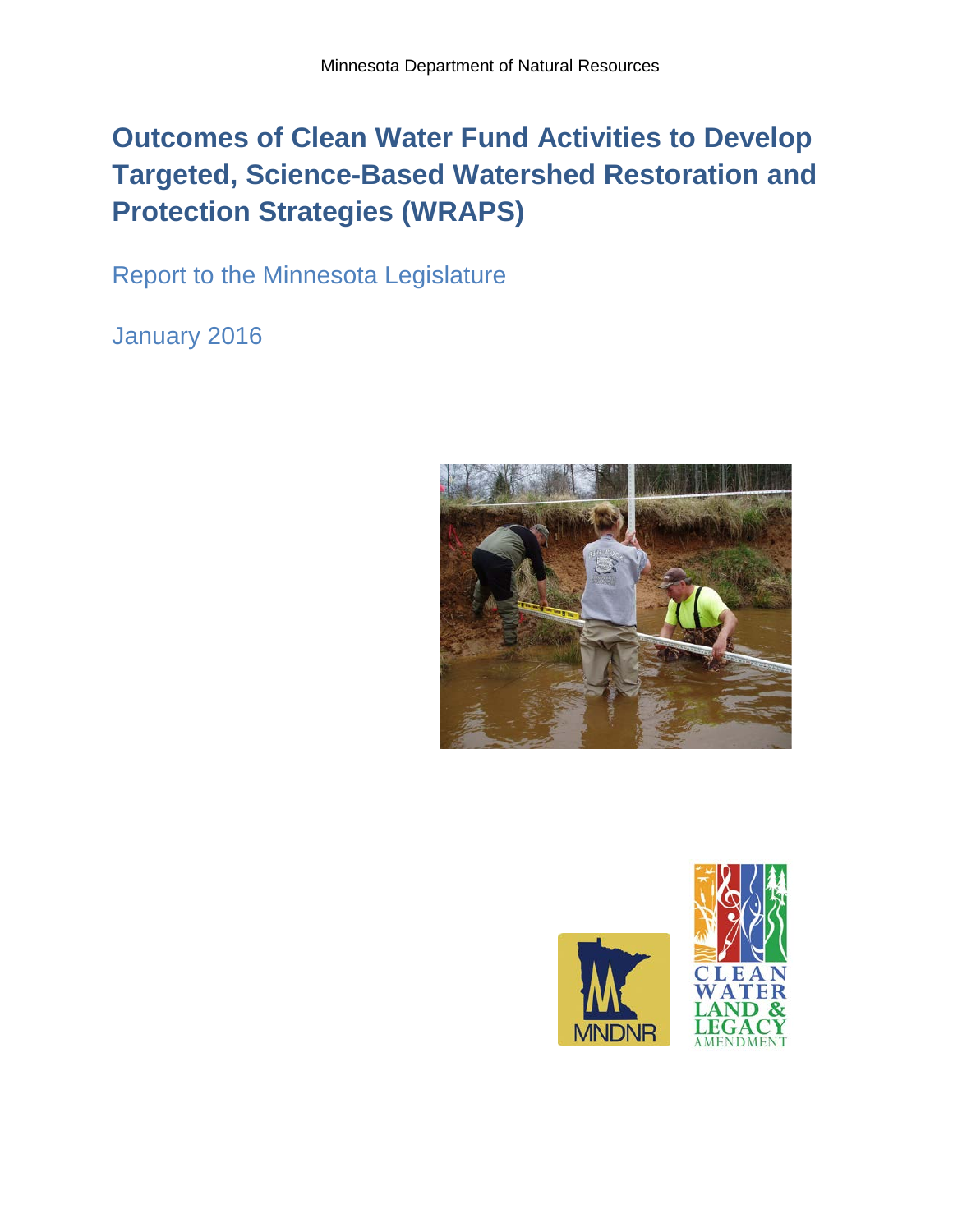The Minnesota Department of Natural Resources (DNR) prepared this report in response to Minnesota Laws 2013, Chapter 137 (Clean Water, Land, and Legacy), Article 2 (Clean Water Fund), Section 6 (DNR), Paragraph (d), which states: \$1,850,000 the first year and \$1,850,000 the second year are for developing targeted, science-based watershed restoration and protection strategies, including regional technical assistance for TMDL plans and development of a watershed assessment tool, in cooperation with the commissioner of the Pollution Control Agency. By January 15, 2016, the commissioner shall submit a report to the chairs and ranking minority members of the senate and house of representatives committees and divisions with jurisdiction over environment and natural resources policy and finance providing the outcomes to lakes, rivers, streams, and groundwater achieved with this appropriation and recommendations.

The estimated cost of preparing this report (as required by Minn. Stat. § 3.197) was \$10,600.

Twin Cities: (651) 296-6157 Minnesota Toll Free: 1-888-646-6367 (or 888-MINNDNR) Telecommunication Device for the Deaf: (TDD): (651) 296-5484 TDD Toll Free: 1-800-657-3929

This information is available in an alternate format on request.

Equal opportunity to participate in and benefit from programs of the Minnesota Department of Natural Resources is available regardless of race, color, national origin, sex, sexual orientation, marital status, status with regard to public assistance, age, or disability. Discrimination inquiries should be sent to Minnesota DNR, 500 Lafayette Road, St. Paul, MN 55155-4049; or the Equal Opportunity Office, Department of the Interior, Washington, DC 20240.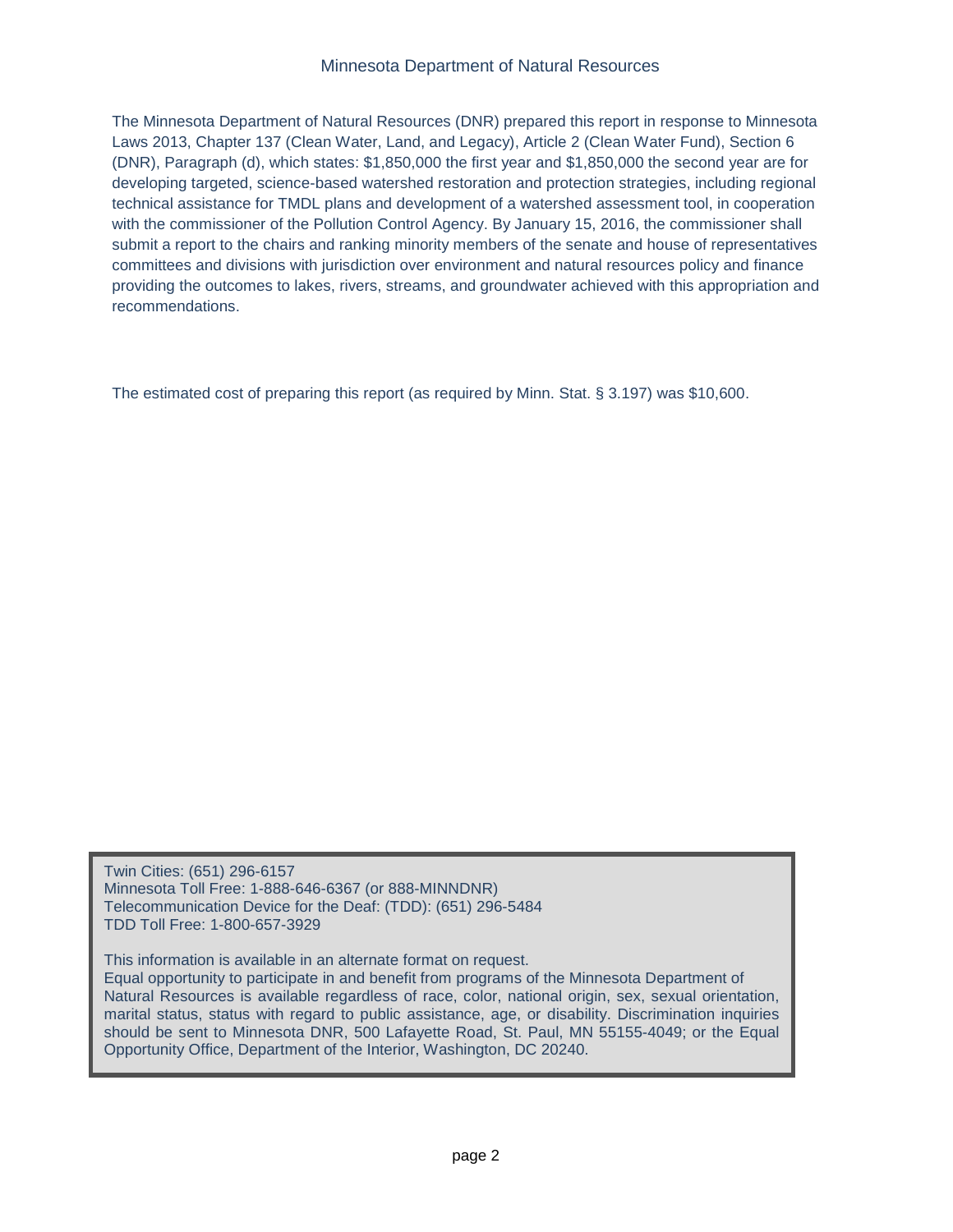### **Contents**

| The impact and outcomes of the DNR's contributions to WRAPS14        |  |
|----------------------------------------------------------------------|--|
| Making the science accessible: The DNR's Watershed Health Assessment |  |
|                                                                      |  |
|                                                                      |  |
|                                                                      |  |
|                                                                      |  |
|                                                                      |  |
|                                                                      |  |
|                                                                      |  |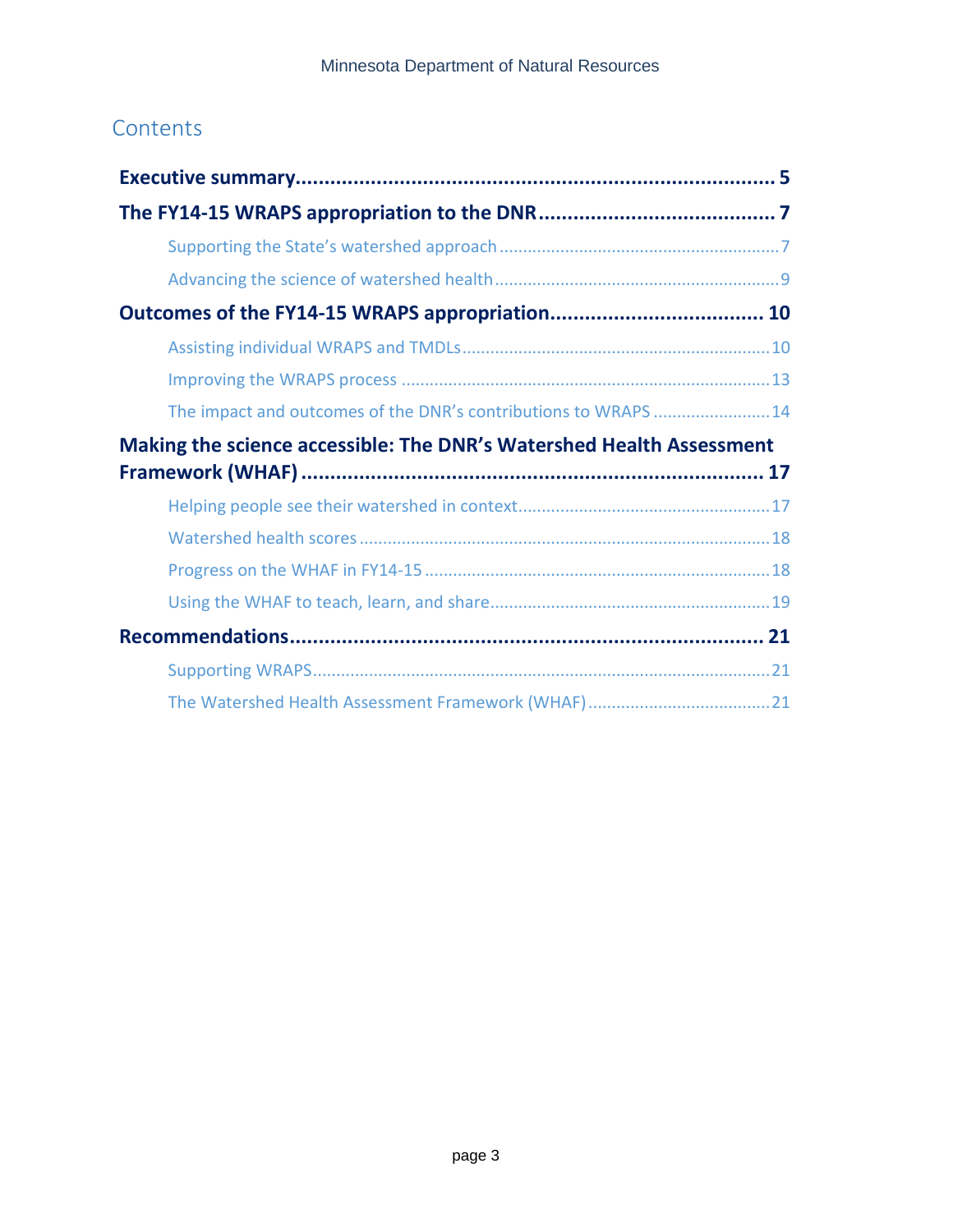This page is intentionally blank.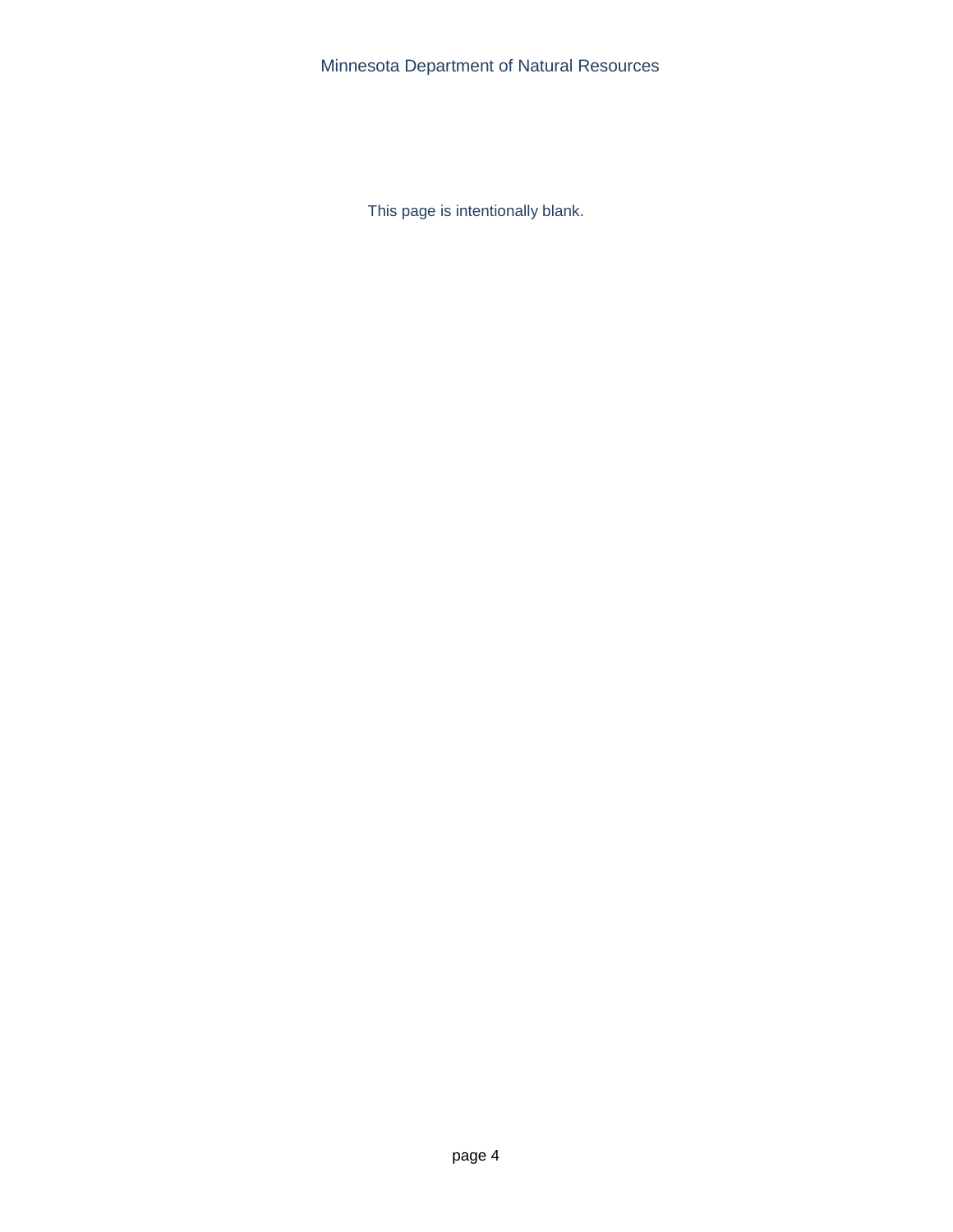# <span id="page-4-0"></span>**Executive summary**

This report describes the outcomes of a \$3.7 million appropriation to the Minnesota Department of Natural Resources (DNR) from the Clean Water Fund (CWF) in the 2014-2015 biennium. The appropriation continued an initiative that began in fiscal year 2010 to apply the science of watershed health to Total Maximum Daily Load (TMDL) studies and watershed restoration and protection strategies (WRAPS).

The report discusses the DNR's approach to the work supported by this appropriation, the outcomes of this work, and recommendations for continuing this work. The appropriation is referred to throughout this report as the **FY14-15 WRAPS appropriation**.

### The FY14-15 WRAPS appropriation to the DNR

The DNR's data, information, and expertise are critical to designing and implementing effective, efficient solutions that address the root causes of water quality issues and deliver multiple environmental benefits.

The FY14-15 WRAPS appropriation enabled the DNR to:

- □ Assist individual WRAPS efforts and TMDL studies by:
	- Helping the Minnesota Pollution Control Agency (MPCA) identify water quality problems;
	- Helping watershed teams develop targeted, science-based restoration and protection strategies;
- $\Box$  Coordinate this assistance at the watershed, regional, and state level in ways that improve the WRAPS process statewide; and,
- Enhance the Watershed Health Assessment Framework (WHAF), an interactive mapping tool that encourages users to explore watersheds and watershed health.

These activities support the Minnesota Water Management Framework, a 10-year cycle of collaboration among state and local partners to monitor, study, restore, and protect Minnesota's 81 major watersheds. The framework recognizes that water quality depends greatly on the surrounding watershed. Healthy watersheds deliver clean water to lakes, rivers, streams, and aquifers and provide a whole range of other environmental benefits.

The FY14-15 WRAPS appropriation accounted for approximately 17% of the CWF funds provided to the DNR in FY14-15. Outcomes of the other 83% are described on the Legislative Coordinating Committee's Legacy Amendment website.

### Outcomes of the FY14-15 WRAPS appropriation

#### **Assisting individual WRAPS and TMDLs**

 **Helping the MPCA identify water quality problems:** DNR staff gathered and analyzed existing and new biology, hydrology, stream geomorphology and connectivity data for 49 watersheds in FY14 and 57 watersheds in FY15. This work included 211 stream geomorphology and hydrology field surveys in FY14 and 161 surveys in FY15. Surveys take several years to complete. In a given fiscal year, staff complete some and continue others, while starting new surveys where a new WRAPS cycle is beginning. Staff also assisted with 30 TMDL studies in FY14 and 18 TMDL studies in FY15. All of the above information improves models and enhances our understanding of how water and pollutants move through watersheds and provides a foundation for targeting restoration and protection efforts.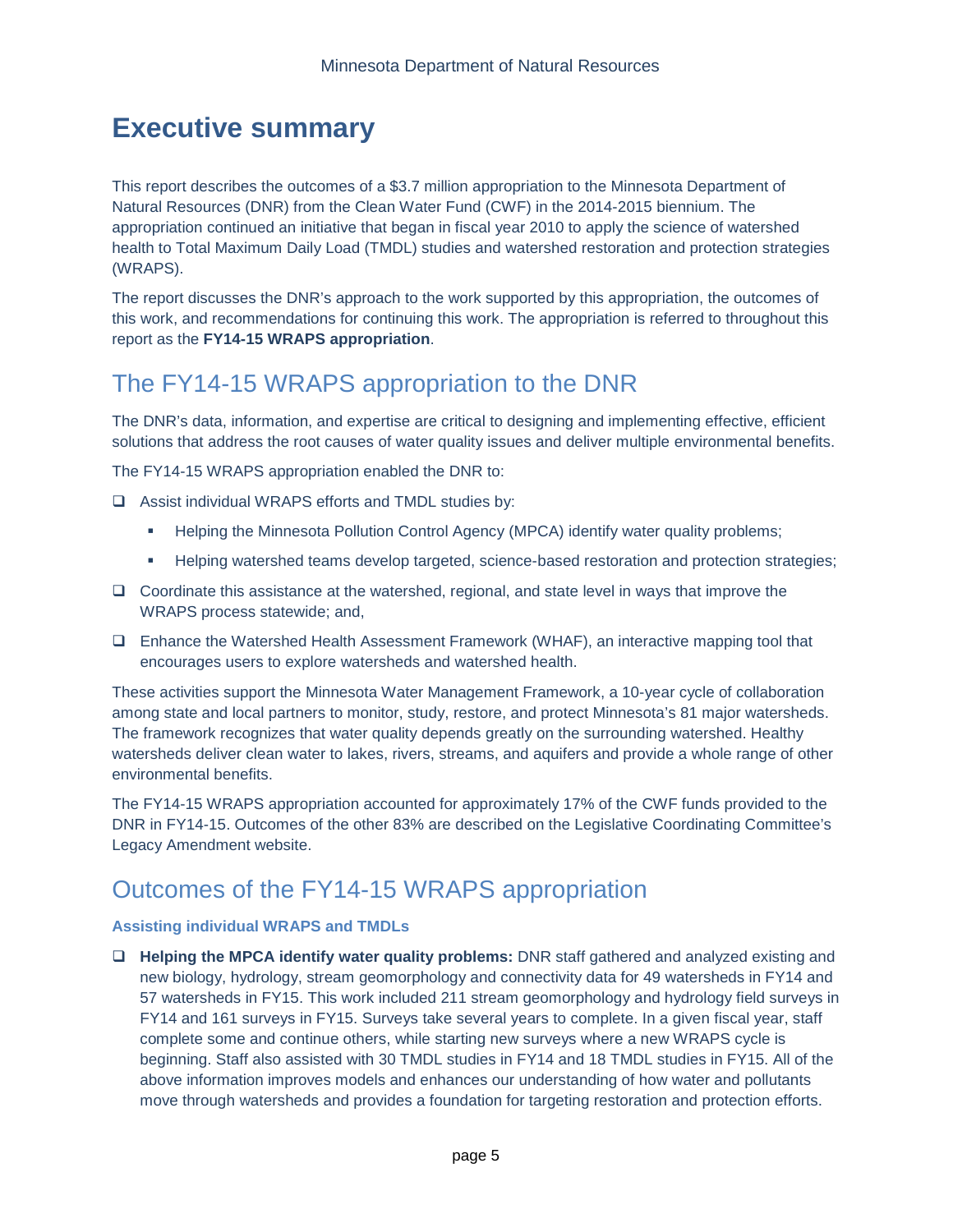**Developing watershed restoration and protection strategies:** DNR staff helped local WRAPS teams develop strategies in 37 watersheds in FY14 and 45 watersheds in FY15. The FY15 figure includes many of the same watersheds as FY14 since the work typically spans more than one fiscal year. The DNR's participation helps teams identify strategies that target the root causes of water quality issues and deliver multiple environmental benefits. Examples in this report show that we are making a significant difference.

#### **Improving the WRAPS process**

DNR staff coordinate the agency's WRAPS work at the state, regional, and watershed levels in ways that improve the WRAPS process overall. Key accomplishments in FY14-15 included:

- Initiating and launching Interagency Watershed Core Teams to enhance collaboration among state agencies and local partners on individual WRAPS and/or One Watershed One Plan projects.
- $\Box$  Collaborating with the MPCA to jointly train over 100 staff and managers from both agencies on stream stressor identification and geomorphology techniques; and,
- $\Box$  Starting an internal project to standardize the types of data and information the DNR contributes to every WRAPS.

#### **Enhancing the Watershed Health Assessment Framework (WHAF)**

Developed by the DNR in FY12-13, the WHAF is a powerful tool that enables anyone with an Internet connection to map and explore Minnesota's 81 watersheds interactively. Users can access a wealth of up-to-the-minute environmental data from many sources all on one website and view the data at multiple watershed scales. Central to the WHAF are watershed health scores that go beyond water quality alone to score 35 different aspects of watershed health. The FY14-15 WRAPS appropriation enabled several key improvements to the tool. These included enhanced ease of use, continuous automatic updating of health scores and data layers, and the ability to share dynamically generated maps with collaborators on the fly.

### Recommendations

#### **Supporting WRAPS**

The DNR's recommendation is to maintain funding and current levels of effort to support WRAPS as part of the Executive Branch's carefully crafted Minnesota Water Management Framework.

#### **The Watershed Health Assessment Framework (WHAF)**

The DNR's recommendations for the WHAF are to:

- $\Box$  Maintain existing tool features:
- **Leverage advances in technology;**
- $\Box$  Intensify outreach and training to fully use the tool's powerful data synthesis, visualization, and collaboration capabilities; and,
- $\Box$  Keep updating watershed health scores to help calculate index trends and generate dynamic watershed characterization reports.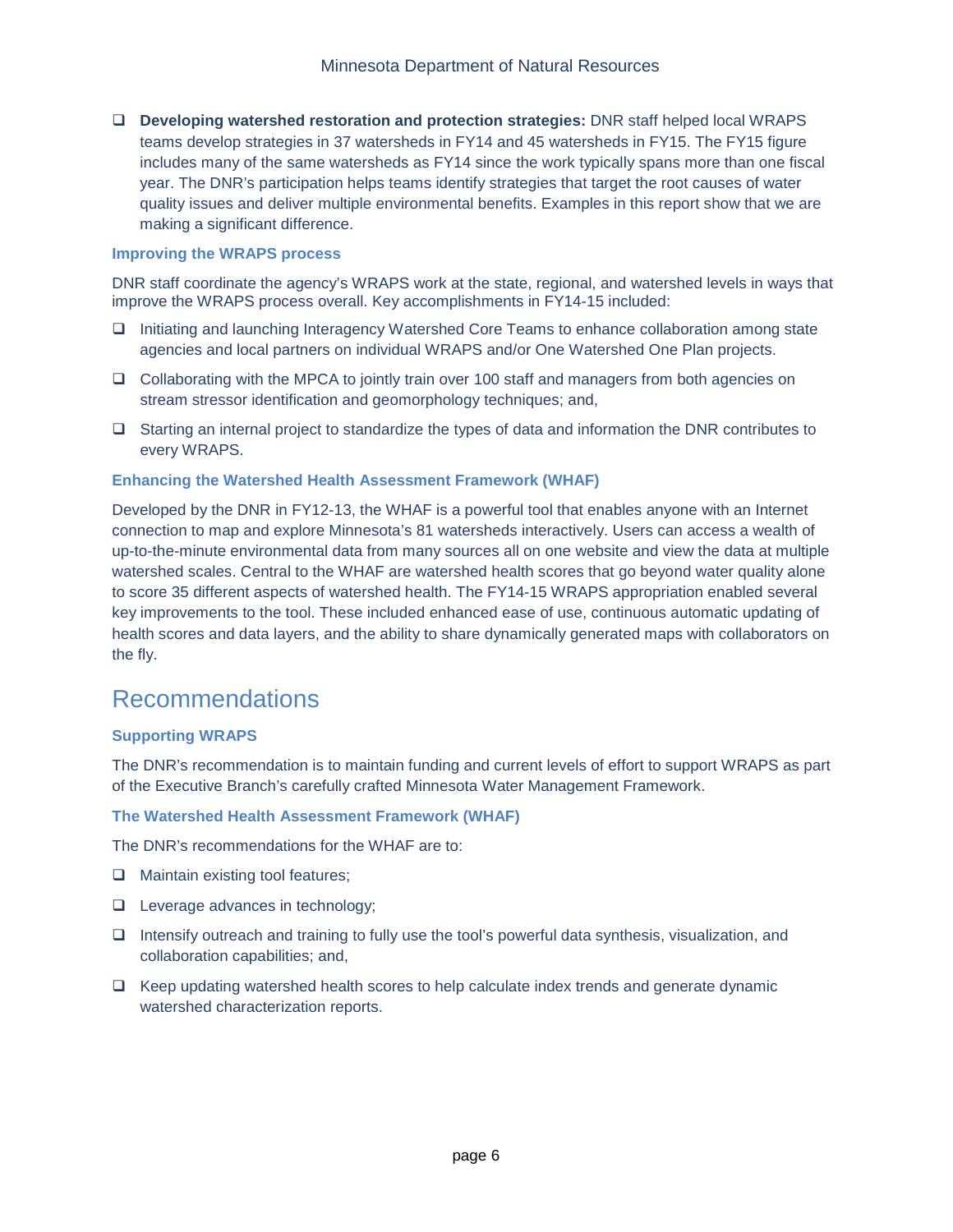# <span id="page-6-0"></span>**The FY14-15 WRAPS appropriation to the DNR**

The DNR's data, information, and expertise are critical to finding effective, efficient solutions to water quality issues. Local governments use this information to design and implement projects that address the root causes of water quality issues and deliver multiple environmental benefits.

The DNR used the FY14-15 WRAPS appropriation to:

- $\Box$  Assist individual WRAPS efforts and TMDL studies by:
	- Collecting and analyzing data that help the MPCA identify water quality problems;
	- Using the resulting information to help watershed teams develop targeted, science-based restoration and protection strategies;
- $\Box$  Coordinate this assistance at the watershed, regional, and state levels, including integration with other CWF programs at the DNR and other state agencies; and,
- Enhance the Watershed Health Assessment Framework (WHAF), an interactive mapping tool that helps users explore watersheds and watershed health.

Through its contributions to the WRAPS process and development of the WHAF, the DNR is taking the science of water quality to a watershed scale to help inform and target site-specific solutions. The DNR's partnerships with the MPCA, other state agencies, and local governments are flourishing. Momentum is building toward higher overall capacity to apply watershed science and engage communities in solving complex water quality problems and threats.

### <span id="page-6-1"></span>Supporting the State's watershed approach

The DNR's clean water work supports state and local partners at every stage of the Minnesota Water Management Framework (Figure 1). The framework is a 10-year cycle of collaboration among state and local partners to monitor, analyze, restore, and protect Minnesota's 81 major watersheds.

Within this framework, the MPCA leads efforts to develop WRAPS for every watershed. WRAPS focus on water quality because they are designed to meet federal Clean Water Act requirements. The Clean Water Act requires states to submit plans for fixing waters that are too polluted for drinking, swimming, fishing, or supporting the plants and animals that live there. WRAPS reports developed by the MPCA and local governments set numeric goals for reducing water pollution and identify high-level strategies and actions throughout the watershed to meet these goals.

As noted in the 2014 Minnesota Clean Water Roadmap, Minnesota's water quality and water quantity challenges are the result of 150 years of major land use conversions -- from prairie and forest to cities, industry, and agriculture. We can only expect CWF activities to result in measurable progress on a small scale over the short term. Moving the needle on long-term goals at regional and statewide scales, however, will require significant efforts.

The anticipated outcomes to lakes, rivers, streams, and groundwater of the work supported by the DNR's FY14-15 WRAPS appropriation will take time to confirm, for several reasons.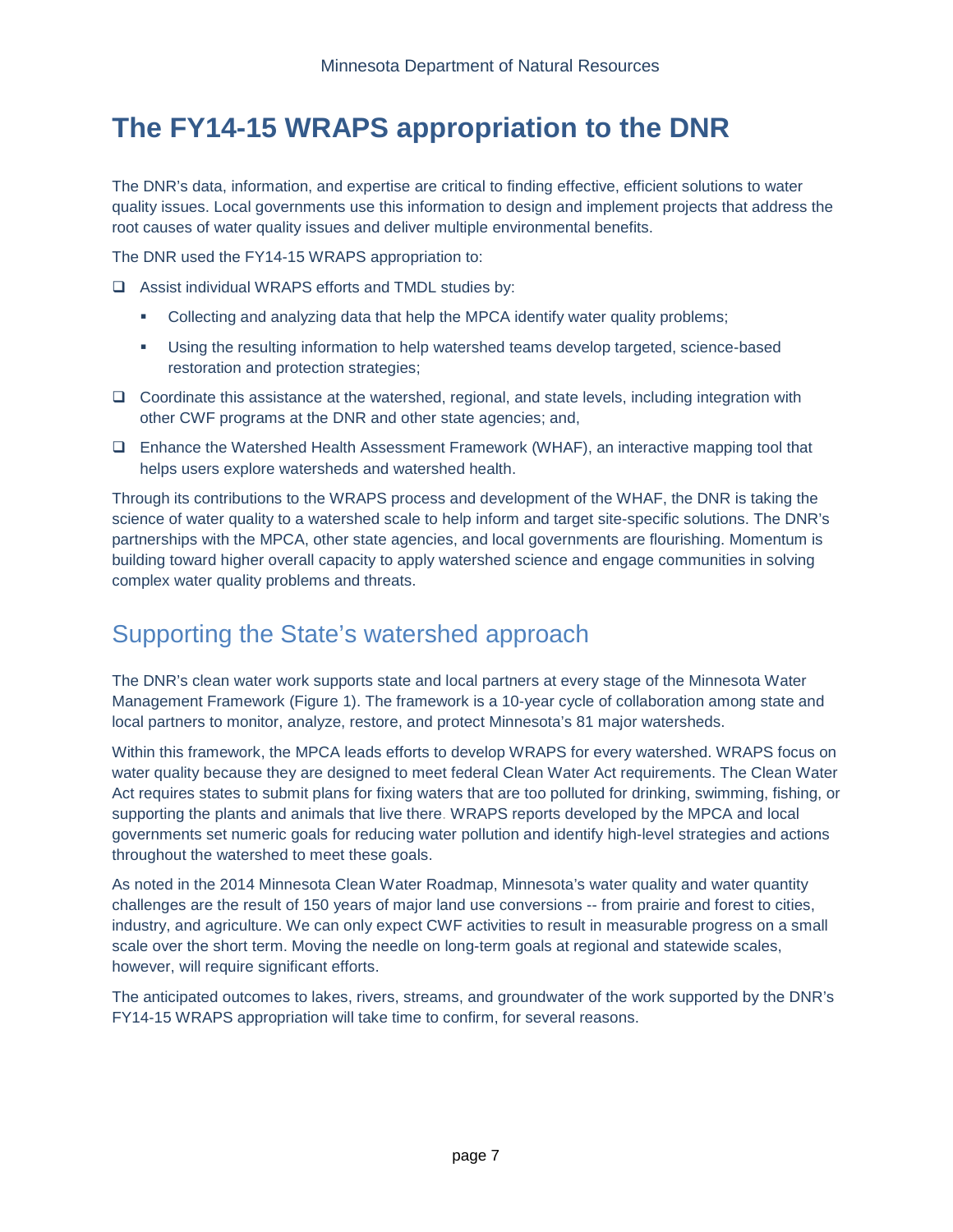- □ First, as noted in the forthcoming 2015 CWF Performance Report, better water quality is not always immediately evident due to lag times between implementation and results. Ongoing monitoring is needed to confirm that improved or stable water quality is a trend and not just an anomaly.
- $\Box$  Second, attributing water quality outcomes to CWF activities is complicated. Positive outcomes are often the result of years of partnership and multiple sources of funding. Also, external factors such as climate change and land use conversions can counteract improvements. Given these dynamics, it is difficult to discern what the outcomes in a particular watershed would have been without intervention.



*Figure 1. The Minnesota Water Management Framework. The DNR supports state and local partners at every stage of the cycle. DNR activities supported by the FY14-15 WRAPS appropriation (the focus of this report) are noted in the yellow ovals.*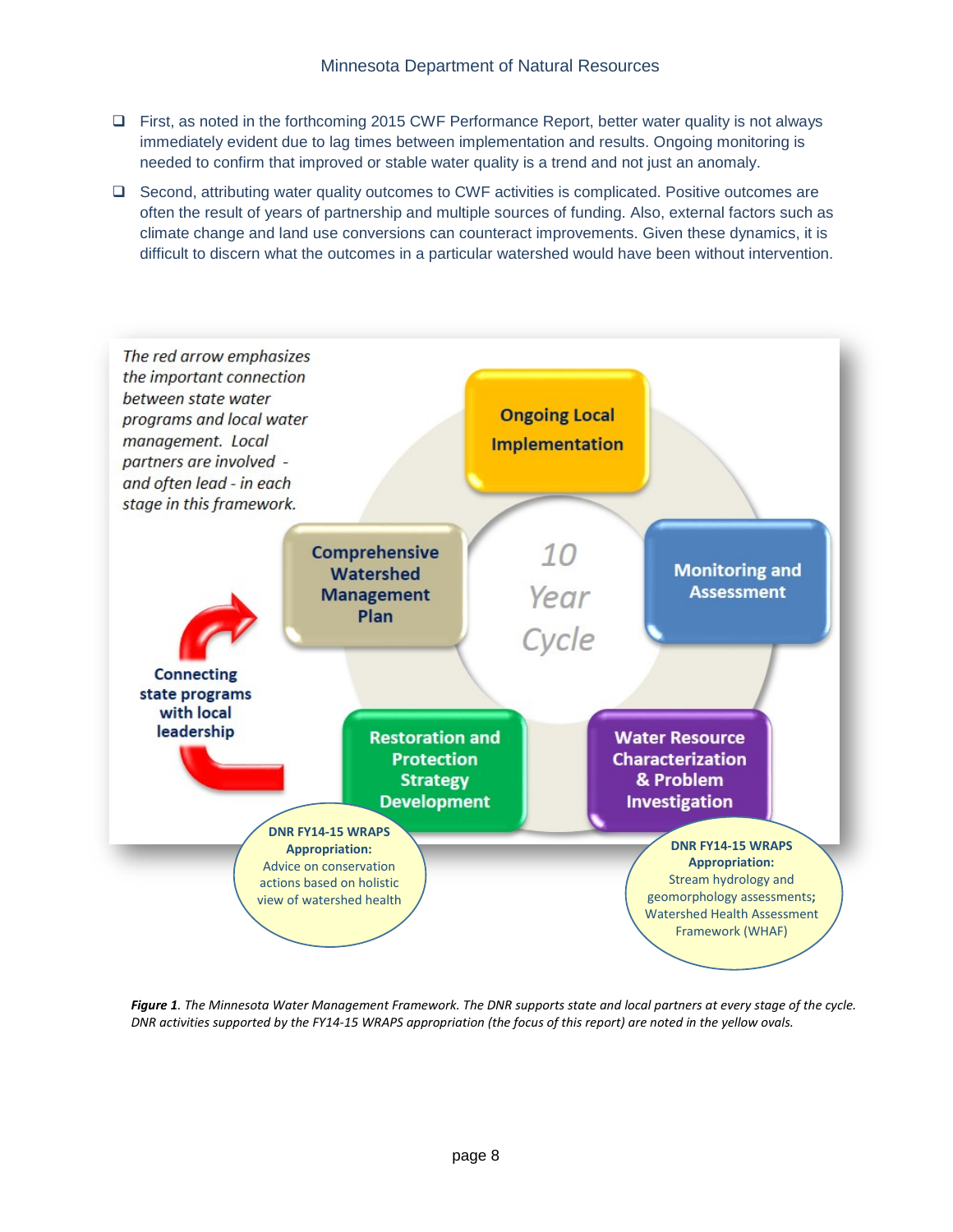## <span id="page-8-0"></span>Advancing the science of watershed health

The State's watershed approach recognizes that water quality depends greatly on the surrounding watershed. The process leading up to restoration and protection strategy development (the green box in Figure 1) also includes watershed-wide water quality monitoring and assessment (the blue box in Figure 1) and water resource characterization and problem investigation (the purple box in Figure 1).

The DNR's contributions to the WRAPS process (see yellow ovals in Figure 1) help partners identify strategies and actions that improve watershed health. Healthy watersheds deliver clean water to lakes, rivers, streams, and aquifers and provide a whole range of other environmental benefits.

#### *Sustainable water quality*

*Investing in solutions that lead to sustainable water quality rather than short-term fixes requires understanding the health of the surrounding watershed, including the root causes of unhealthy symptoms.*

Water quality data can tell us if a waterbody is clean enough to drink, swim, fish, and support plants and animals – but they don't necessarily tell us why. As with human health, symptoms alone don't tell the whole story. The same symptoms – such as too much sediment in streams – may have very different causes in different places. This requires tailoring solutions to each situation.

#### **Watershed health components**

The five components of watershed health are described below. The DNR collects and analyzes data and information on four of the five components – biology, hydrology, geomorphology, and connectivity.

**Biology**: Plants and animals on the land and in the water interact with soil, air, and water to form an ecosystem. Healthy ecosystems filter air and water, prevent erosion, and cycle nutrients.

**Hydrology**: The amount and timing of precipitation, evaporation, and infiltration – and how water moves through natural and manmade drainage networks – determine lake and stream levels, droughts, and floods.

**Geomorphology**: Topography, soils, and underlying bedrock determine the shape of lakes and rivers – shallow, deep, curvy and flat, or straight and steep.

**Connectivity:** Dams, culverts, and other floodplain alterations prevent the natural movement of water, sediment, and fish. Water also moves vertically underground. Connected habitat corridors and stream systems provide essential places for plants and animals to move and find refuge.

**Water Quality:** Water properties such as temperature, alkalinity, and concentrations of dissolved oxygen, sediment, nutrients, and contaminants help describe the health of a stream or lake.

The five components of watershed health interact with each other. For example, less yearround vegetation (**biology**) on the land means more runoff, as less water permeates the soil or evaporates (**hydrology**). This can accelerate streambank erosion, causing stream channels to deepen (**geomorphology**) and get disconnected from their floodplains (**connectivity**). This can lead to more sediment in streams, carrying excess nutrients that lower the amount of dissolved oxygen in the water (**water quality**).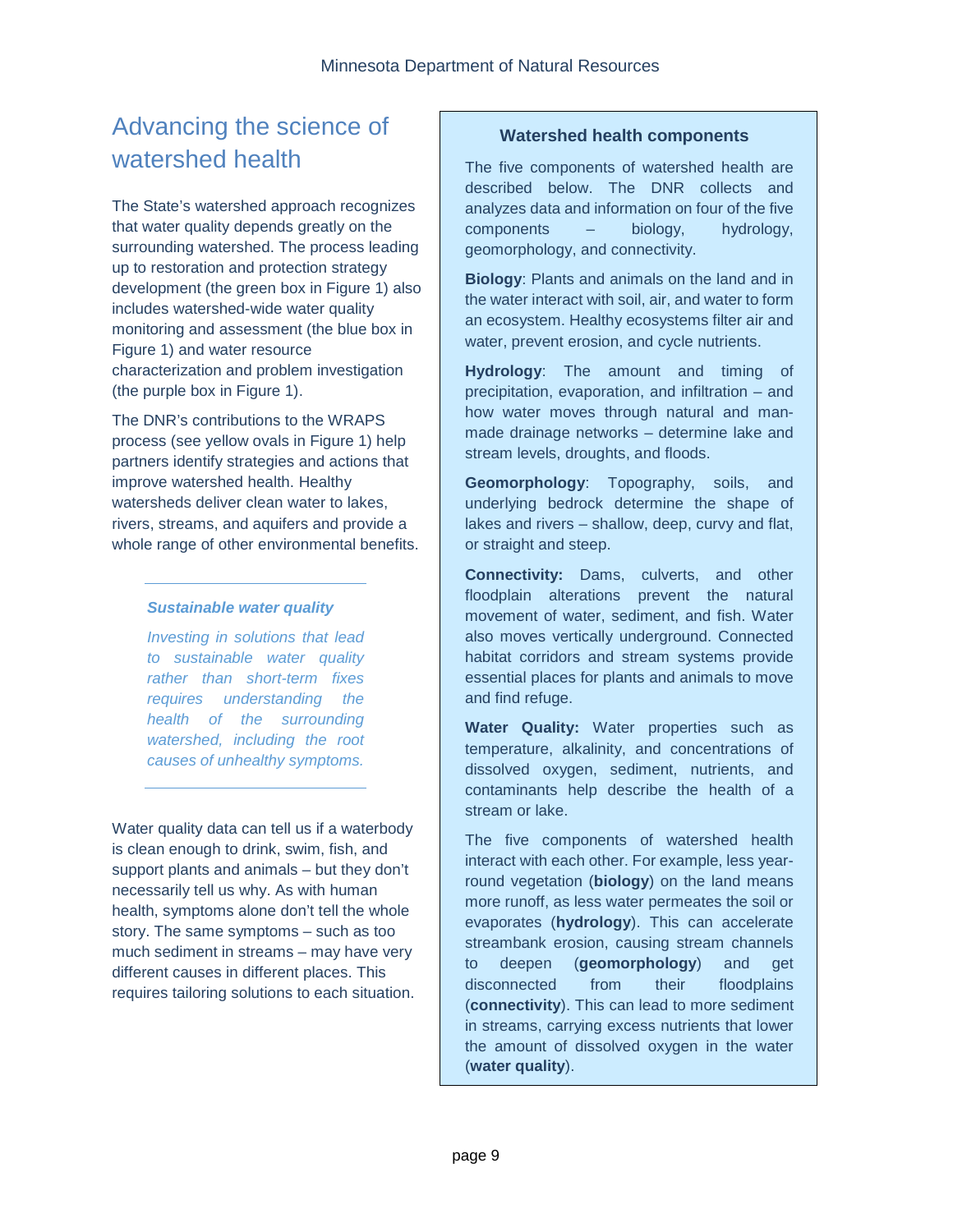# <span id="page-9-0"></span>**Outcomes of the FY14-15 WRAPS appropriation**

## <span id="page-9-1"></span>Assisting individual WRAPS and TMDLs

The FY14-15 WRAPS appropriation allowed the DNR to use its unique expertise to:

- $\Box$  Collect and analyze geomorphology, hydrology, connectivity, and biology data (see definitions on page 9) to help the MPCA identify water quality problems (see the purple box in Figure 1); and,
- $\Box$  Use the resulting information to help watershed teams develop more effective, efficient restoration and protection strategies (see the green box in Figure 1).

Measurable outcomes for each type of assistance are provided below. Figure 2 shows the major watersheds where the DNR provided either type of assistance using the FY14-15 WRAPS appropriation.

#### **Collecting and analyzing data to help identify water quality problems**

Below are measurable outcomes and a summary of DNR's data collection and analysis work using the FY14-15 WRAPS appropriation.

> *DNR field staff gathered and analyzed existing and new data for 49 watersheds in FY14 and 57 watersheds in FY15 to provide information that enhances our understanding of how water and pollutants move through watersheds. This information provides a foundation for targeting restoration and protection efforts. This work included 211 stream geomorphology and hydrology field surveys in FY14 and 161 surveys in FY15. Surveys take several years to complete. In a given fiscal year, staff complete some surveys and continue others, while starting new ones where a new WRAPS cycle is beginning. Independent of major watershed projects, staff also assisted with 30 TMDL studies in FY14 and 18 TMDL studies in FY15.*

- **Watershed characterization**: Early in the WRAPS process, staff compiled and analyzed a wealth of mostly existing data about important resources to protect and conditions that affect the watershed's ability to deliver clean water. Examples include, but are not limited, to watershed-scale changes in rainfall and runoff, shallow lake and calcareous fen locations, lake depth and outlet elevations, and data on straightened channels, culverts, dams, and other man-made hydrologic features. Staff interpret and communicate the resulting new information to aid subsequent water quality problem investigations and watershed modeling as part of the WRAPS process.
- **Stressor identification**: Staff worked with MPCA stream stressor identification (stressor ID) leads to identify root causes of streams that are biologically impaired (too polluted to support healthy populations of fish or other plants and animals). At carefully selected sites, staff used scientific geomorphology methods to survey the condition and shape (pattern and profile) of streams, collect stream connectivity metrics, and assess streambank erosion. Staff analyze and interpret these data to help the MPCA draw cause-and-effect links between factors such as stream connectivity to floodplains, streambank erosion, excess sediment in streams, and biological impairments. Information from DNR studies is included in MPCA stressor ID reports.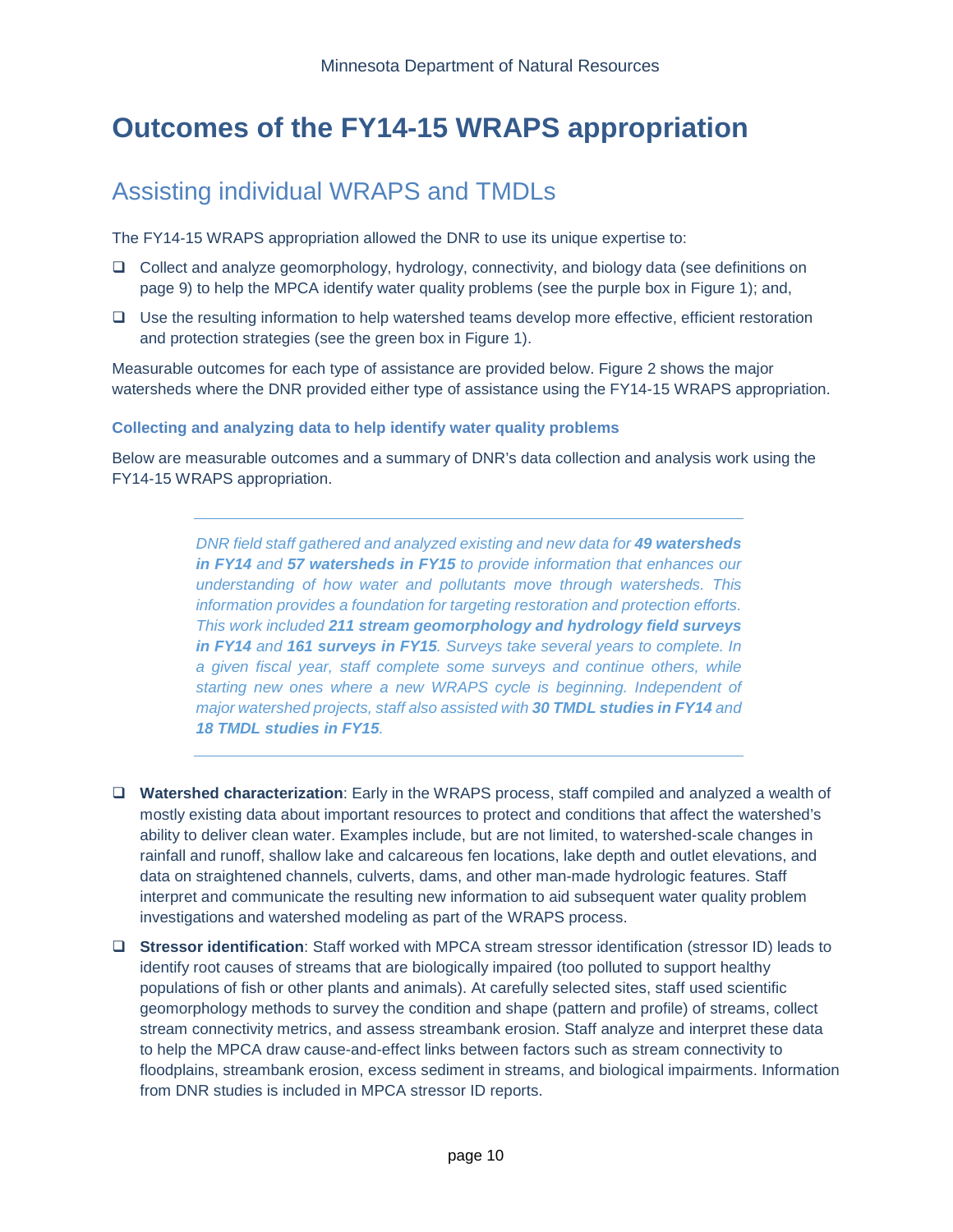Much of the data and analysis the DNR provides to the MPCA for watershed characterization and stressor ID also helps the MPCA calculate pollutant loads using the Hydrological Simulation Program-Fortran (HSPF) model.

#### **Developing restoration and protection strategies**

The DNR's expertise in biology, geomorphology, connectivity, and hydrology is instrumental in developing high-level restoration and protection strategies and actions. Below are measurable outcomes and a summary of the DNR's strategy development work using the FY14-15 WRAPS appropriation.

*DNR staff helped local partners and interagency teams develop restoration and protection strategies in 37 watersheds in FY14 and 45 watersheds in FY15. The FY15 figure includes many of the same watersheds as in FY14 since the work typically spans more than one fiscal year.*

- At WRAPS team meetings, DNR staff used the information they provided earlier in the WRAPS process to help teams identify strategies that target the root causes of water quality issues and deliver multiple environmental benefits. As described in some of the examples on pages 14-16, the DNR's presence and participation makes a significant difference.
- $\Box$  The DNR is using its shoreland management expertise to help interested local governments find ways to strengthen existing land use strategies where development is a major water quality threat. Using the FY15 WRAPS appropriation, field staff supported several WRAPS teams in the northern half of the state to better understand land use practices as a key protection strategy.
- DNR information provided to the WRAPS process is also used in the DNR's separately funded CWF work to help local governments develop and design clean water projects. Using CWF implementation money, the DNR assisted 84 water quality projects in FY14 alone. A number of local implementation project proposals funded in FY14-15 were developed or improved with the DNR's help. This type of assistance is not readily available from other sources.
- □ Two other DNR CWF projects further leverage the information developed with the FY14-15 WRAPS appropriation by using it to refine local priority-setting and targeting tools. In one effort, the DNR is using a tool called Zonation or Systematic Conservation Planning to help communities identify valuesbased natural resource priorities. At the request of local WRAPS and 1W1P leaders, staff have led exercises in 12 watersheds to date. This work is supported by CWF implementation money, but leverages data collected with the FY14-15 WRAPS appropriation. In another effort, the DNR is refining the Gridded Surface Subsurface Hydrologic Analysis (GSSHA) tool to measure and model the water quality benefits of agricultural best management practices. Staff are using the results to enhance CWF Discovery Farm and Targeted Watershed projects in partnership with the Minnesota Department of Agriculture (MDA) and the Minnesota Board of Water and Soil Resources (BWSR). The DNR work is supported by CWF research and tool development money, but leverages the FY14- 15 WRAPS appropriation.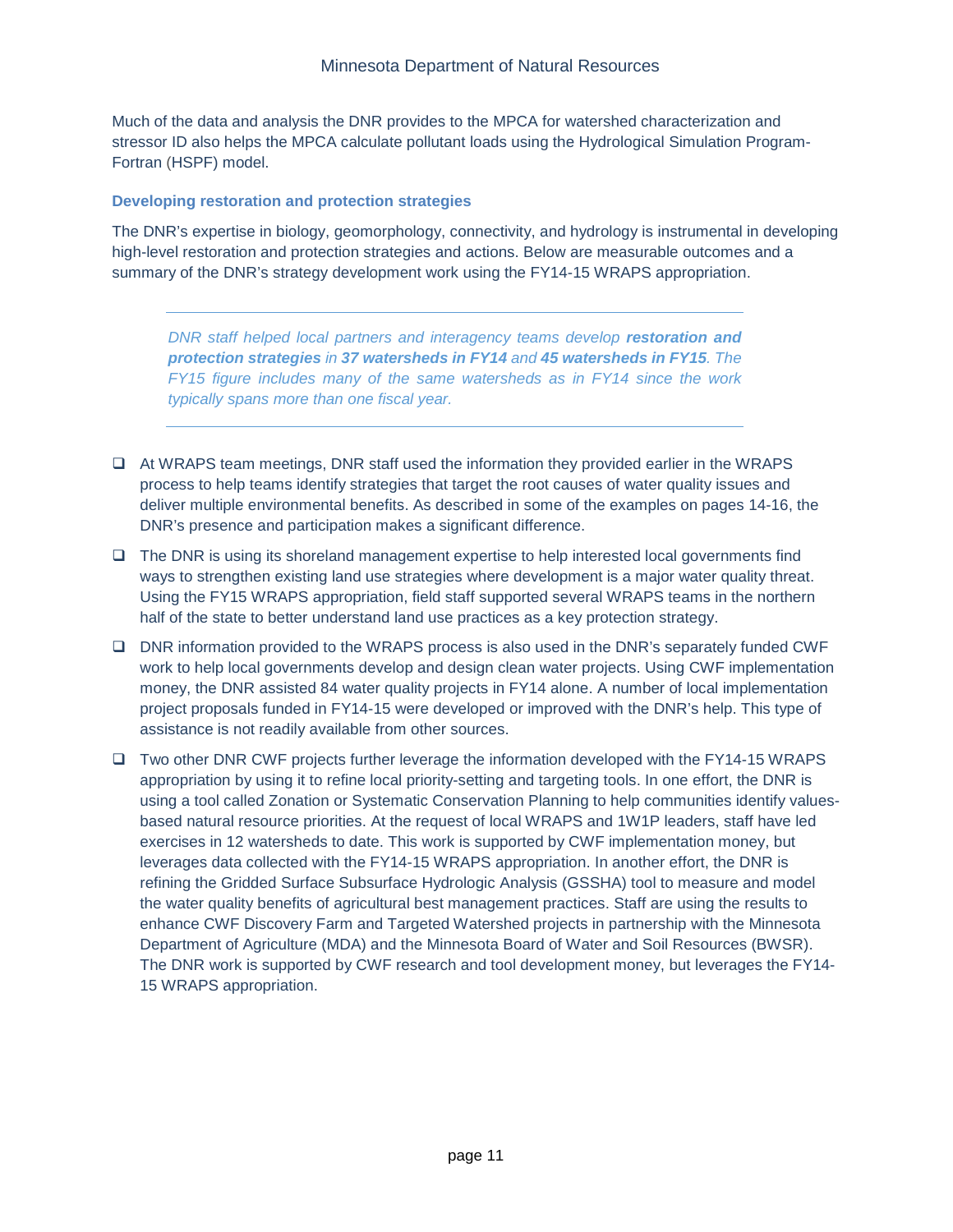

*Figure 2. Major watersheds where the DNR assisted with WRAPS or TMDLs using the FY14-15 WRAPS appropriation.*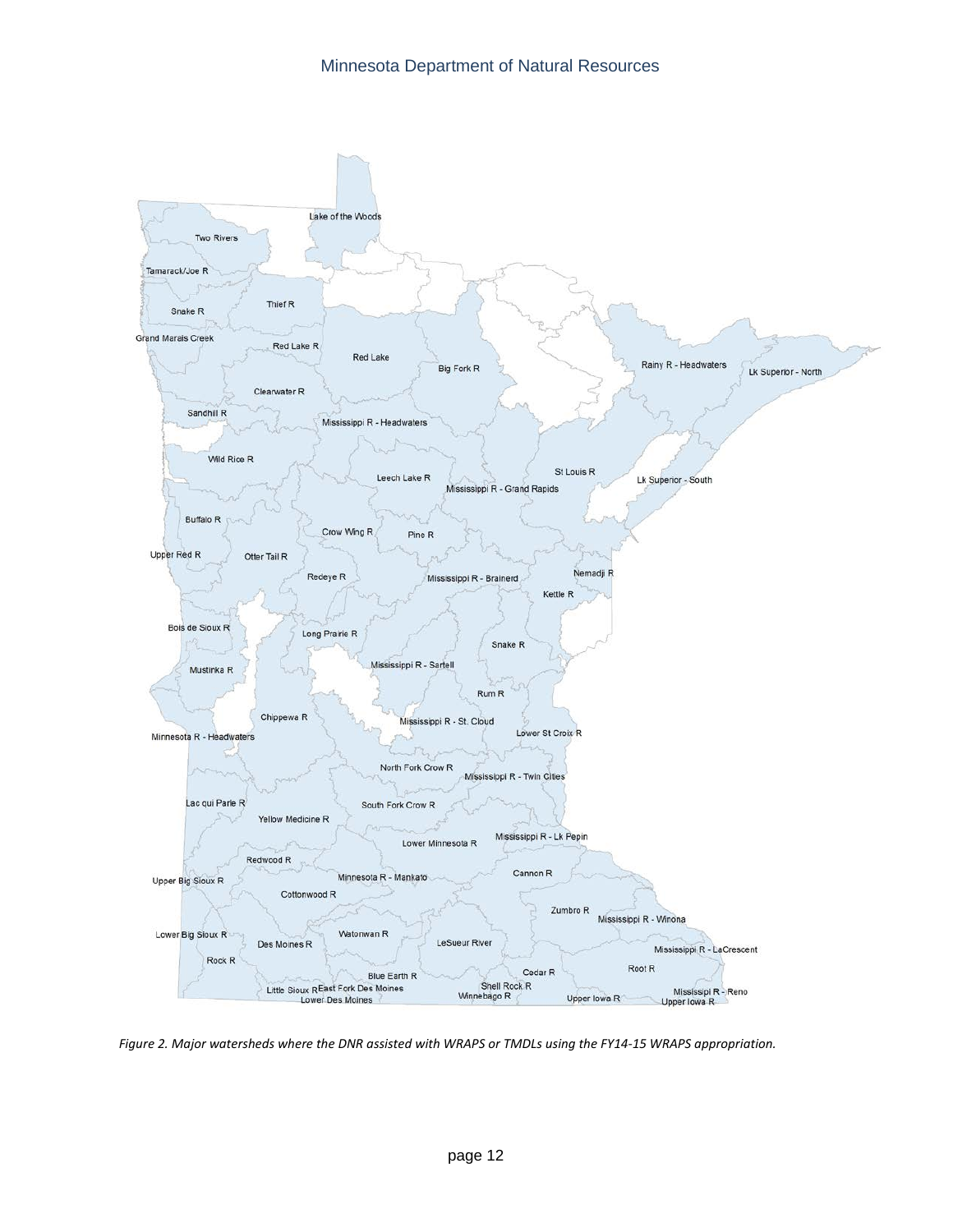## <span id="page-12-0"></span>Improving the WRAPS process

As noted earlier, the FY14-15 WRAPS appropriation included funding to coordinate the DNR's WRAPS work with other CWF programs at the state, regional, and watershed level. The following FY14-15 accomplishments exemplify the outcomes of this work.

#### **Interagency Watershed Core Teams**

In FY14-15, the DNR's Clean Water Coordinator suggested a new approach to ensure communication and coordination among the state agencies involved in individual WRAPS efforts. In consultation with the CWF Interagency WRAPS and Implementation Team, the coordinator developed and disseminated guidelines for establishing and managing Interagency Watershed Core Teams.

Each watershed team includes a representative from each of the state agencies that receive CWF appropriations (the MPCA, the DNR, the BWSR, the MDA, and the Minnesota Department of Health) and the Metropolitan Council where applicable. The resulting coordination has improved assistance to local governments as they develop WRAPS.

#### **Interagency technical training**

In FY15, the DNR and the MPCA organized a joint training event on the stressor ID process. MPCA and DNR staff presented to over 100 staff and managers, including more than 40 from the DNR. Attendees gained a better understanding of each agency's contributions to the stressor ID process. The event strengthened interagency relationships at the watershed and regional levels. In FY14 and FY15, key DNR staff joined MPCA stressor ID staff at a Minnesota Stream Practitioners Workshop designed to share stream geomorphology methods and build a statewide network of technical experts.

#### **DNR standard deliverables**

Building on several years of innovative CWF process and product developments at the DNR and other agencies, DNR staff launched an internal initiative in FY15 to identify a standard suite of WRAPS-related products and services that field staff will strive to deliver for every WRAPS. Chief among these are the products and services supported by the FY14-15 WRAPS appropriation: geomorphology, hydrology, and connectivity assessments; and assistance with strategy development. The initiative will also identify opportunities to streamline and increase capacity for this work. For example, the DNR's Watershed Health Assessment Framework (WHAF) could potentially be used as a platform to deliver hydrology assessments. (Read more about the WHAF later in this report.)

#### **Setting the stage for One Watershed One Plan (1W1P)**

The work funded by the WRAPS appropriation to DNR has evolved and matured in step with the State's transition to the watershed approach and development of the Minnesota Water Management Framework (Figure 1). All of the watershed science in WRAPS will help local partners prioritize and target their implementation efforts as part of the 1W1P planning process. DNR staff and expertise play a significant supporting role in both WRAPS and 1W1P. The DNR is therefore well positioned to help participants bridge the two processes.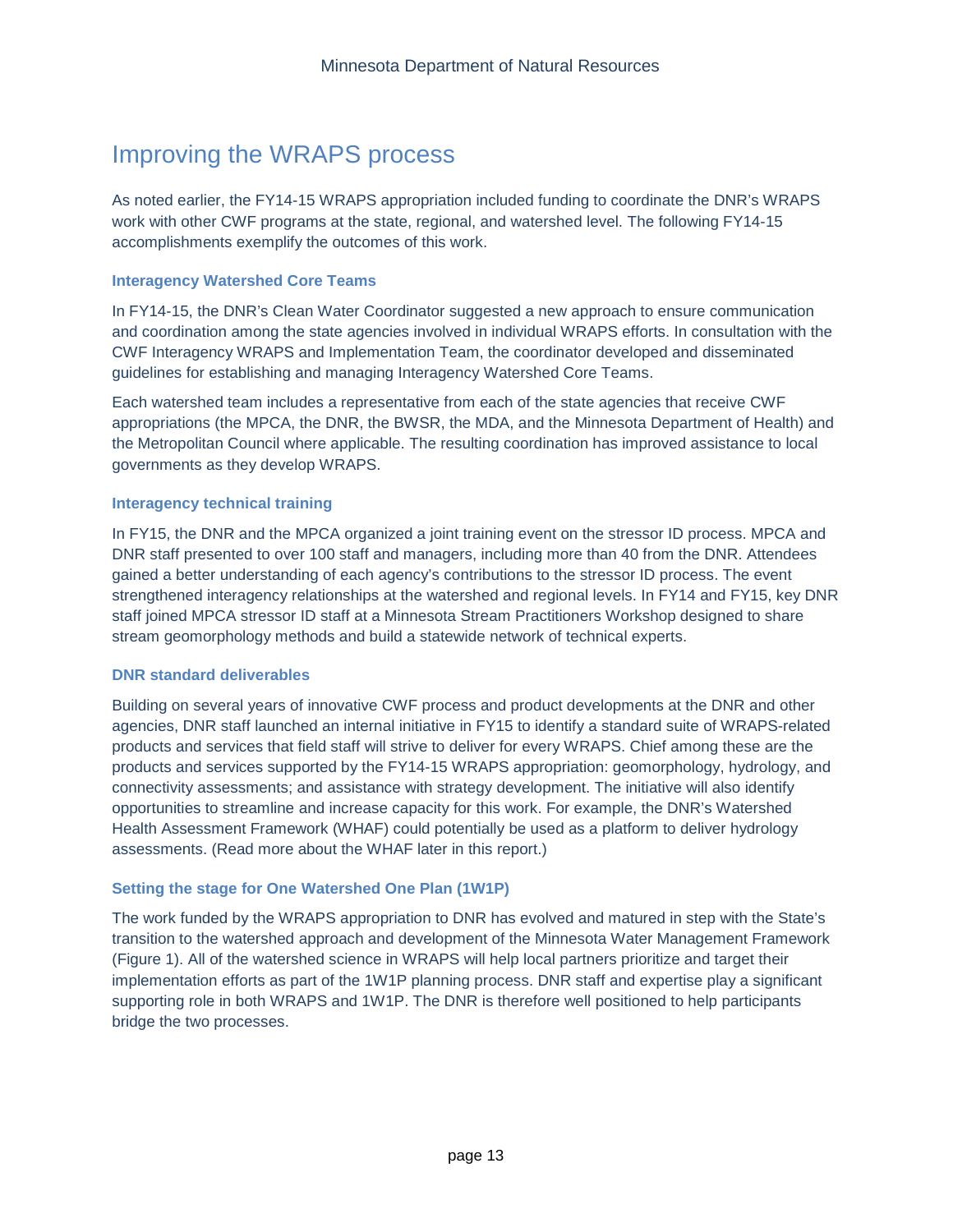### <span id="page-13-0"></span>The impact and outcomes of the DNR's contributions to WRAPS

*Below are some examples of the outcomes of the DNR's work to collect and analyze geomorphology, hydrology, and connectivity data and help develop watershed restoration and protection strategies. This work informs not only WRAPS but also comprehensive watershed management planning (1W1P) and clean water implementation projects.*

**Multiple Benefits in the Missouri River Basin**: One of the first hydrology, geomorphology, and connectivity assessments DNR conducted was for the Missouri River Basin in southwestern Minnesota. The expertise gained from this work enables staff to reach out to local and federal partners and offer ideas and technical assistance for projects that have multiple environmental benefits. For example, when Pipestone County sought a public waters permit to move a straightened stretch of creek in order to widen a road, the DNR proposed and helped implement an alternative meandering design for the relocated creek (Figure 3). The natural design will not only help prevent water pollution but will also help restore aquatic habitat. In another example, the DNR used its knowledge of the basin to help select sites for a major US Fish & Wildlife Service (USFWS) effort to restore and protect habitat for Topeka Shiner, an Endangered Species. The DNR proposed targeting sites where USFWS habitat



*Figure 3. Re-meandered section of Flandreau Creek next to Pipestone County Road 10 in the Missouri River Basin. Traces of the old, straightened creek are visible just below the road in this Google Earth image.*



*Figure 4. Clean Water Council members learn about Big Trout Lake protection strategies in September 2015.*

projects could serve double duty by also addressing impaired waters and surface-groundwater interactions.

**Protecting Big Trout Lake**: With help from the DNR, the Pine River Watershed WRAPS team identified Big Trout Lake (Figure 4) as a high priority for protection efforts. The lake is an important community asset, providing unique lake trout fishing near a regional metropolitan hub. Like many lakes in the area, Big Trout is likely to receive increasing amounts of phosphorus from intensive shoreland development, forestland conversion, and road runoff. Too much phosphorus can reduce water clarity, and some lakes are more sensitive to this than others. A DNR analysis showed that Big Trout Lake is highly sensitive. Also, a DNR Fisheries study found that Big Trout is more likely to sustain lake trout and cisco in a future, warmer climate than some other nearby lakes that now support these coldwater fish. The DNR's information gave the team more reason to prioritize Big Trout Lake for protection efforts. State and local partners established a water quality protection goal for the lake, and a strategy to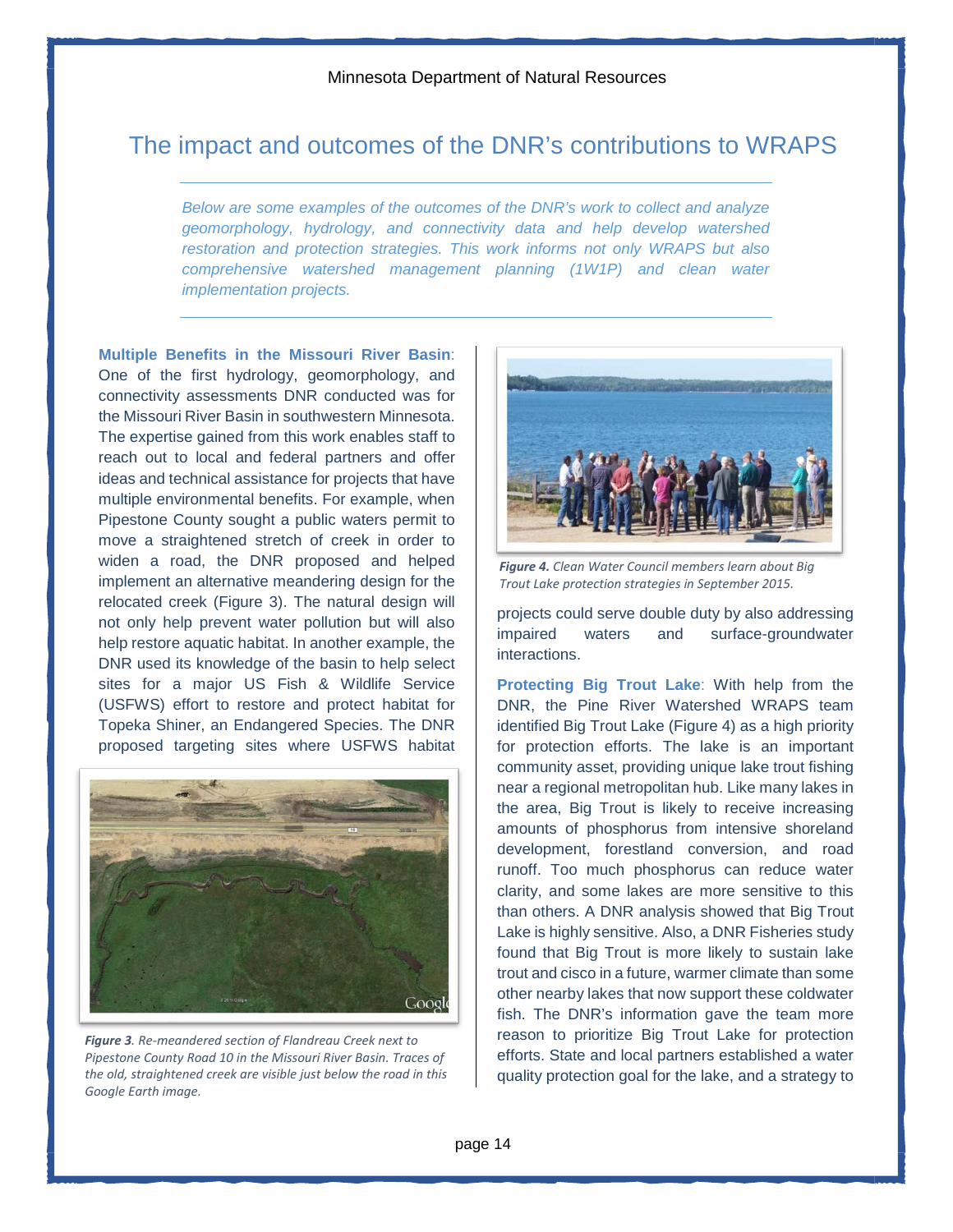| <b>Priority</b><br>Ranking | <b>HUC 12</b>           | <b>High Value</b><br>& Sensitive<br>Water<br><b>Resources</b> | <b>DNR Land</b><br><b>Resources</b> | <b>Areas of Biodiversity &amp; Significance</b>                                                           | <b>Current or Future Changes,</b><br><b>Pressures &amp; Risks to</b><br><b>Condition &amp; Quality</b>                                                         | Crow Wi<br>Natershee |
|----------------------------|-------------------------|---------------------------------------------------------------|-------------------------------------|-----------------------------------------------------------------------------------------------------------|----------------------------------------------------------------------------------------------------------------------------------------------------------------|----------------------|
|                            | Mantrap<br>Lake         | Mantrap<br>Lake                                               | Paul Bunyan<br>State Forest         | * Tullibee in Buck, Bad Axe, Mantrap<br>* Musky in Mantrap, Bad Axe<br>*Wild Rice in Mantrap & Sand Creek | *Shoreline Development - % Change<br>*Currently under 75% Upland<br>Protected from land use conversion -<br>47% protected including all upstream<br>catchments |                      |
|                            | <b>Big Sand</b><br>Lake | <b>Big Sand</b><br>Lake                                       | <b>Bottle Lake</b><br>AMA           | * Tullibee in Big Sand, Emma, Upper<br>and Lower Bottle<br>*Wild Rice in Upper & Lower Bottle             | *Shoreline Development - % Change<br>*Currently under 75% Upland<br>Protected from land use conversion -<br>48% protected including all upstream<br>catchments |                      |



get there. The goal is to reduce phosphorus by 90 pounds. The strategy is to keep up to 75% of the lake's watershed forested via a mix of local land use controls, private forestland stewardship, and other programs and practices. The DNR is helping by using CWF implementation dollars to develop forest stewardship plans. SWCDs are helping landowners implement the plans.

**Crow Wing River WRAPS**: The DNR was a key participant in developing implementation strategies for the watershed. DNR staff helped the WRAPS team identify waters with high-value habitat that face significant threats to water quality. The team incorporated this information into the WRAPS report (Figure 5).

**Buffalo River Natural Channel Restoration**: DNR staff used geomorphology field survey data to collaborate with the City of Hawley, the Buffalo-Red Watershed District, and other partners to remeander a straightened stretch of the Buffalo River. The stream channel is now reconnected to its floodplain and over 1700 feet was added to its length (Figure 6).

**North Fork Crow River WRAPS**: The completed WRAPS report incorporates hydrology,

geomorphology, and biology information and highlevel strategy recommendations contributed by the DNR. The report also notes that watershed health



River Wate



*Figure 6. Buffalo River natural channel restoration at the City of Hawley, 2015: Before (top) and after (bottom).*

page 15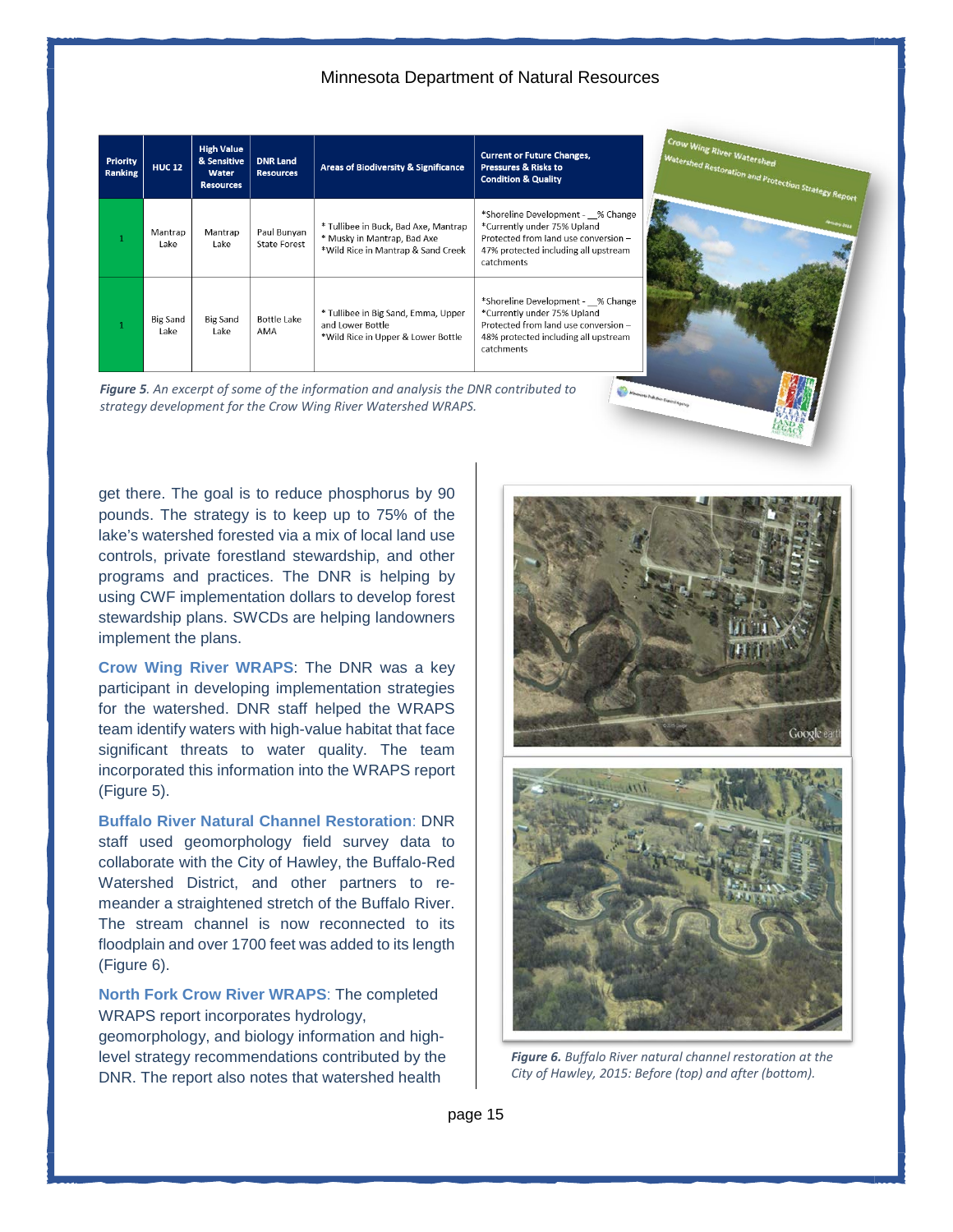scores from the DNR's Watershed Health Assessment Framework (WHAF) will help the MPCA and local partners decide which lakes to assess in the next watershed cycle.

**Stabilizing the Sand Hill River**. The Sand Hill River is impaired due to too much sediment. A DNR hydrologist approached the West Polk SWCD about installing rock riffles in the stream channel to reduce streambank erosion, stabilize the streambed and banks and reduce sediment in the river. The SWCD was very receptive and assumed leadership of a CWF project to install 16 riffles. The riffles will not only address the water quality issue but will also improve fish passage. The project would not have happened without the DNR's technical expertise and outreach.

**Birds-Eye Tour of the Yellow Medicine River Watershed**: DNR staff used the WHAF to provide a virtual flying tour of the watershed at a meeting with 1W1P participants. A birds-eye view, moving upstream and downstream along the river and its tributaries, helped the group visualize some of the driving forces that influence water quality in the watershed.

**Restoring Natural Stream Functions at Cascade Creek**: The DNR is partnering with the City of Rochester and Olmsted County to implement flood control measures on the south branch of Cascade Creek in a way that also helps fix water quality problems. The stream currently has too much sediment and cannot support a healthy fish population. To control flooding, the city initially proposed downsizing culverts and/or installing weirs at many road crossings to temporarily hold back water during spring runoff and heavy rains. DNR staff with training in geomorphology outlined how the city's proposed approach would likely destabilize the creek and worsen the water quality problem. This information led to a cooperative approach. The city will install just two of the originally proposed floodcontrol structures and the DNR is designing and overseeing a natural-channel stream restoration



*Figure 7. Cascade Creek stream restoration design.*

(Figure 7). With help from the DNR and the city, Olmsted SWCD received multiple CWF implementation grants for the restoration effort. Reconnecting the stream to its floodplain is the key objective of the stream restoration. This will reduce streambank erosion, increase storage for water and sediment when flooding occurs, and create habitat for fish and other aquatic plants and animals. Staff will conduct monitoring to evaluate the impact of the completed restoration on water quality, flood control, and habitat enhancement. The project may become a model for using stream restorations to address biological and sediment impairments.

**Mapping Potential Sources of Pollution**: DNR staff in northwestern Minnesota are using LiDAR data and aerial photography to map features such as feedlots, field drains and gullies. Without adequate conservation practices and control measures, these can become sources of water pollution. The MPCA is using this information in the stressor ID and strategy development stages of the WRAPS process. Watershed Districts and other local governments are using it to help identify potential conservation project sites.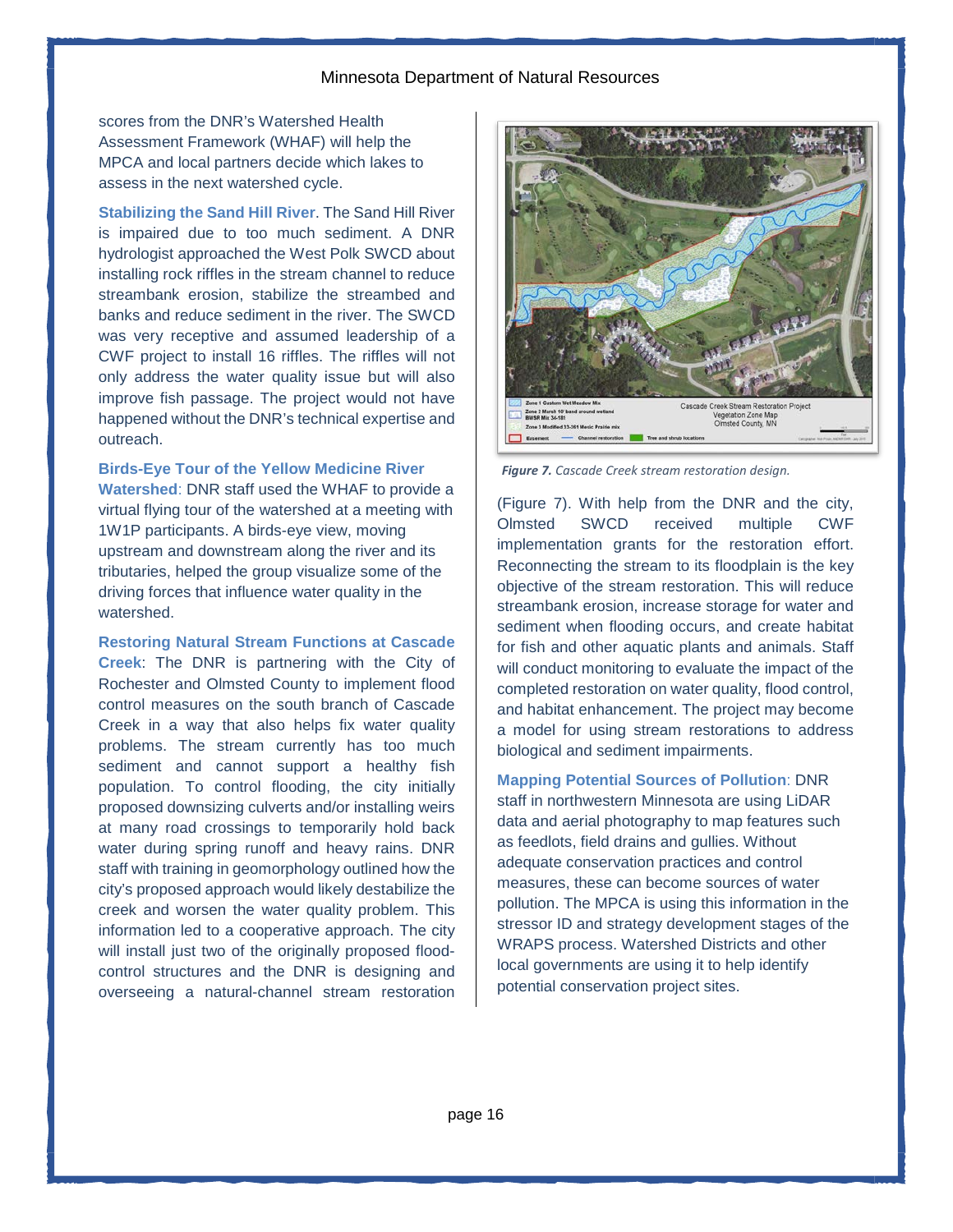# <span id="page-16-0"></span>**Making the science accessible: The DNR's Watershed Health Assessment Framework (WHAF)**

### <span id="page-16-1"></span>Helping people see their watershed in context

The Watershed Health Assessment Framework (WHAF) is a powerful web-based mapping and exploration tool developed by the DNR in FY12-13. The FY14-15 WRAPS appropriation supplemented other funding to improve the tool, keep it current, and help users realize its full potential. The WHAF is proving especially effective at helping citizen groups, local officials, and students understand what a watershed is and how healthy watersheds lead to sustainable water quality. The tool helps people visualize how a wide range of natural conditions and land use changes affect a watershed's ability to deliver clean water and other environmental benefits

> *The WHAF lets users select any point of interest on the map and display the surrounding catchment, major watershed, and basin, or outline upstream and downstream areas. Users can explore any of 35 health scores and display them at the various watershed scales. This puts local water resource issues into a larger context. Context is important for selecting solutions that match the scale of the issue and understanding how multiple, interrelated factors determine a watershed's health.*

There is perhaps no better way to explain what a watershed is than to show someone on a map where they are currently standing and display the boundary of the surrounding watershed – with aerial photography, stream lines, and other landscape features on the map for context. The WHAF helps users understand that watersheds exist at multiple, nested scales. Minnesota has six major basins, within which are 81 major watersheds, within which are 10,000 catchments. Catchments are the smallest watershed unit that the DNR has mapped for the whole state (Figure 8).



*Figure 8. The image on the right shows a catchment boundary (purple outline) encompassing most of the City of Benson. The image on the left shows the same catchment (in purple) nested within its upstream contributing area (in blue). The upstream contributing area is nested within both the Chippewa River Watershed (white outline) and the Minnesota River Basin (in grey).*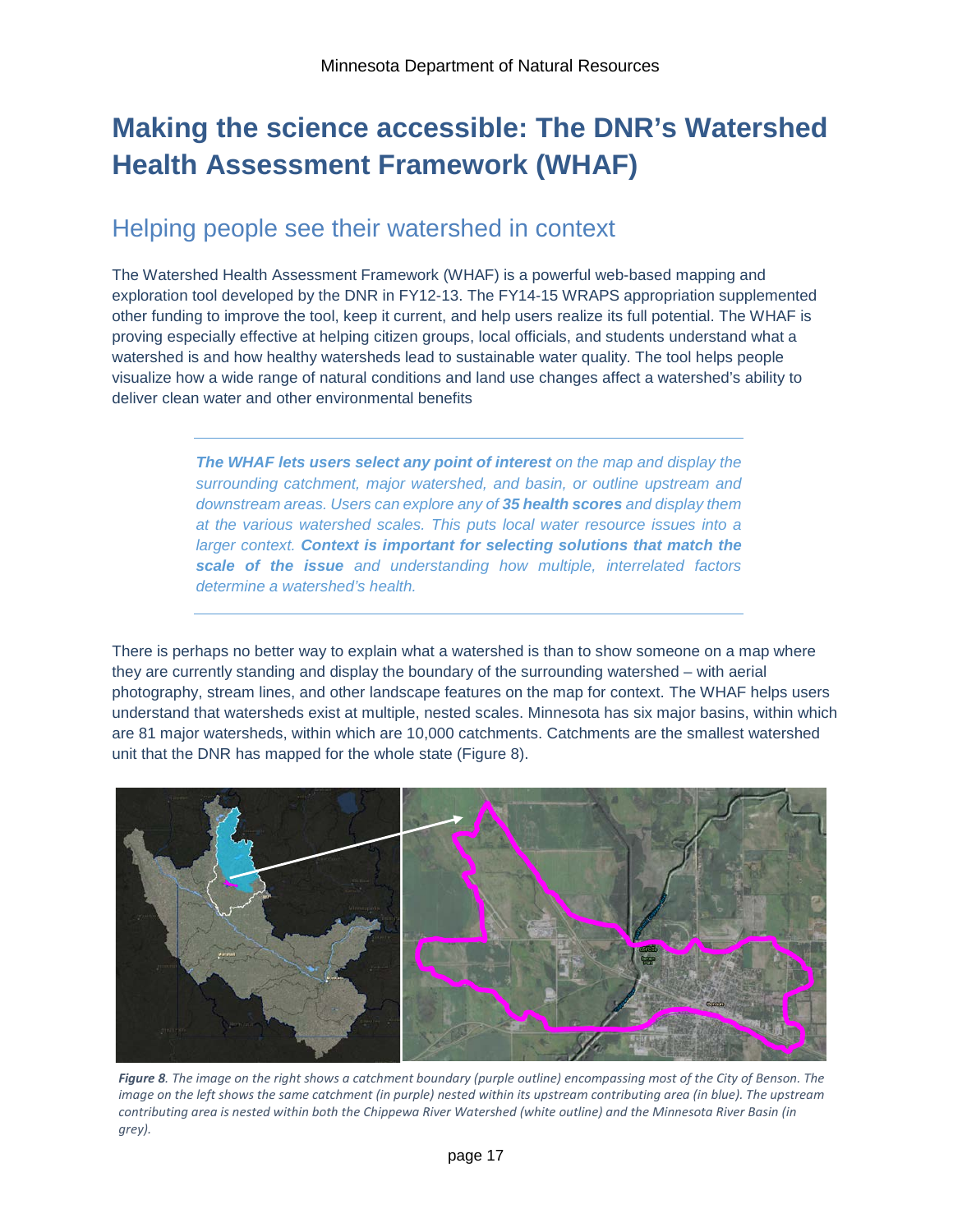### <span id="page-17-0"></span>Watershed health scores

Tapping in to more than 50 layers of existing environmental data from the DNR and other state and federal agencies, the WHAF goes beyond water quality alone to score 35 different aspects of watershed health (Figure 9). The scores combine multiple layers of data organized around the five components of watershed health – biology, connectivity, geomorphology, hydrology, and water quality.

An earlier version of the WHAF provided only static maps of health scores at the major watershed scale with a few other data layers. In late FY13, the website became interactive, encouraging users to explore health scores and up to 65 other land and water data layers on-the-spot at multiple scales. Users can focus on an individual watershed or compare the health of multiple watersheds.



*Figure 9. Perennial Cover Index scores for the Minnesota River Basin. Scores range from low (red) to high (green). Users can us select other watershed health scores, view scores at the major watershed and catchment scales, and add other data layers for context.*

## <span id="page-17-1"></span>Progress on the WHAF in FY14-15

The FY14-15 WRAPS appropriation made possible significant updates and improvements to the WHAF that will help users realize its full potential.

 **Improved ease of use**: The website now offers one-click access to health scores, a list of data layers, and watershed boundaries at different scales. Five new instructional videos, an introductory slide show and a series of guides provide comprehensive user support.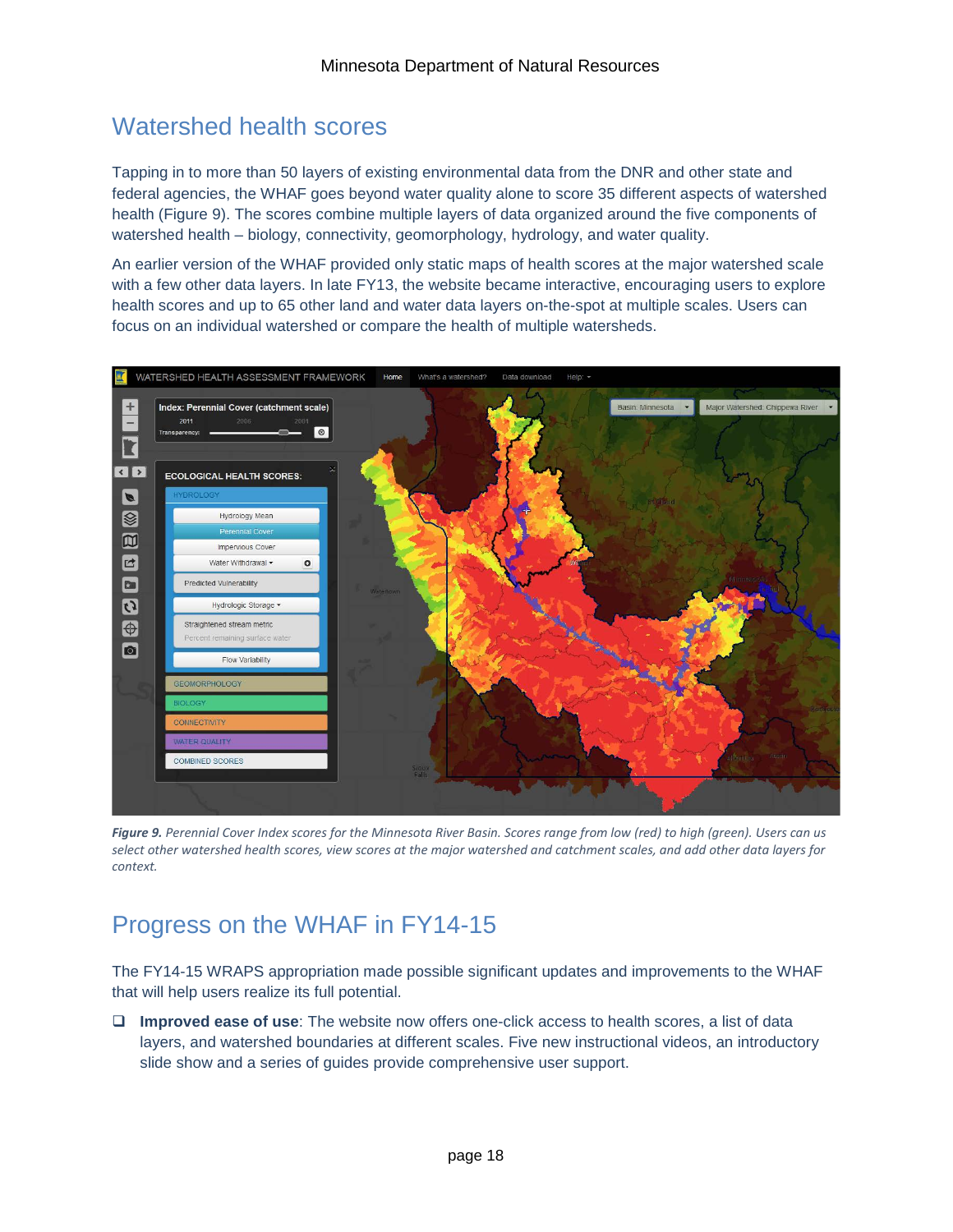- **Enhanced ability to collaborate**: Users can now create a map and instantly generate a link to share with others. Others can then view and interact with the very same map. This provides a powerful platform for collaboration.
- **Expanded access to changing data**: It happens behind the scenes, but the data and health scores the WHAF delivers are now more current and dynamic than ever. Capitalizing on recent advances in shared web services and improvements to the Minnesota Geospatial Data Commons (GeoCommons), the WHAF puts a wealth of up-to-the-minute data from many sources at users' fingertips – all delivered seamlessly on one website, viewable at multiple scales. The WHAF now allows GIS users to download watershed health scores and metadata from the GeoCommons.
- **Dynamically updated health scores**: DNR staff used advanced data-sharing and GIS technologies to create models that make it possible for the WHAF to quickly recalculate and deliver updated health scores as the underlying data change. They developed six new Water Quality Index health scores and enhanced the Perennial Cover Index and Impervious Cover Index health scores based on timeseries data for 2001, 2006 and 2011.

The new version of the WHAF leverages Minnesota's visionary investments in GIS, LiDAR, and statewide biology, water quality, and hydrology datasets collected by multiple agencies.

### <span id="page-18-0"></span>Using the WHAF to teach, learn, and share

The WHAF can help citizens, local officials, and local and state government professionals better understand and communicate the science of watersheds. It allows users to explore complex interrelationships among watershed health factors and encourages them to develop implementation

strategies that take these complexities into account.

In a growing number of watersheds, the WHAF is being used as part of the WRAPS or 1W1P process to help participants visualize the root causes of water quality issues from a watershed perspective and match the scale of the solution to the scale of the problem or threat. To date, the WHAF has been used for WRAPS and/or 1W1P in several watersheds, including: the Lower Minnesota, the North Fork Crow, the Pine, the Pomme de Terre, the Root, the Snake, and the Yellow Medicine.

The WHAF is also being used more generally to help educate citizens about watersheds. Examples include an open house for the Bonanza Valley Groundwater Management Area planning initiative led by the DNR, a workshop for staff at Wild

#### What users are saying about the WHAF

*The WHAF and other tools helped provide a conceptual understanding of both the natural conditions and human uses that influence water quality.* Mike Weckwerth, MPCA Project Manager for the Yellow Medicine River Watershed

*The policy committee really engaged with the WHAF model and presentation at a high level… the first step toward many future conversations.* Lucas Youngsma, DNR Area Hydrologist

*Thank you for speaking to my water quality class. You…were well prepared, well spoken, engaging and informative. The students and I enjoyed your perspective. You offer a great overview of…the WHAF as a tool for understanding basins and land uses….It gave clear evidence that Minnesota is leading the nation in so many aspects of water resource management. The students are excited about…spending a semester using the WHAF to understand current conditions and think about the future.* Jim Perry, University of Minnesota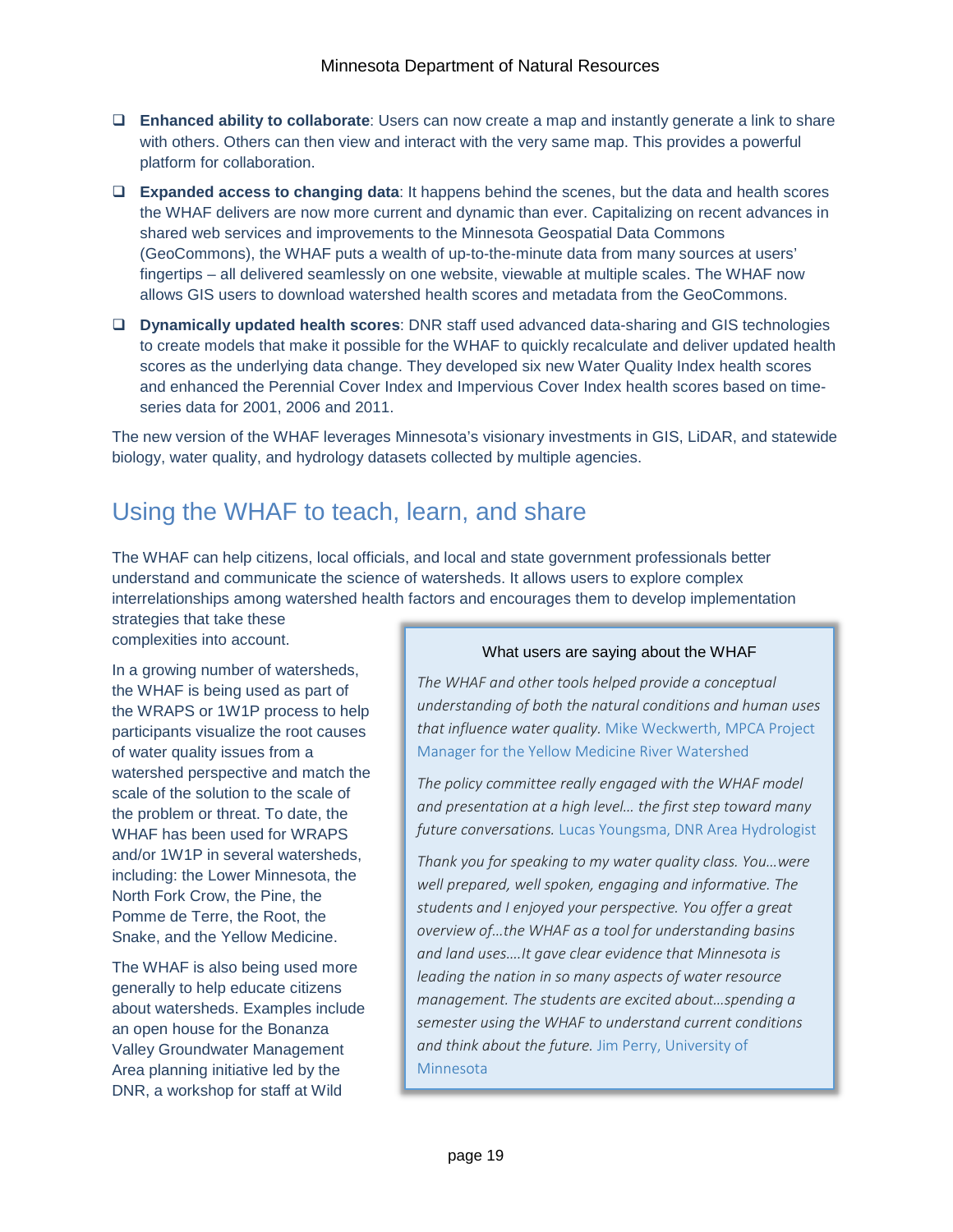River State Park, a high school Watershed Learning Experience at Whitewater State Park, and interpretive signs on Brown's Creek State Trail.

User feedback has been positive. Over 1,000 people have received one or more issues of a WHAF electronic newsletter introduced in FY14-15. Interest is spreading as users discover how the WHAF lets them quickly and easily explore a wealth of watershed data as only a skilled GIS user could in the past.